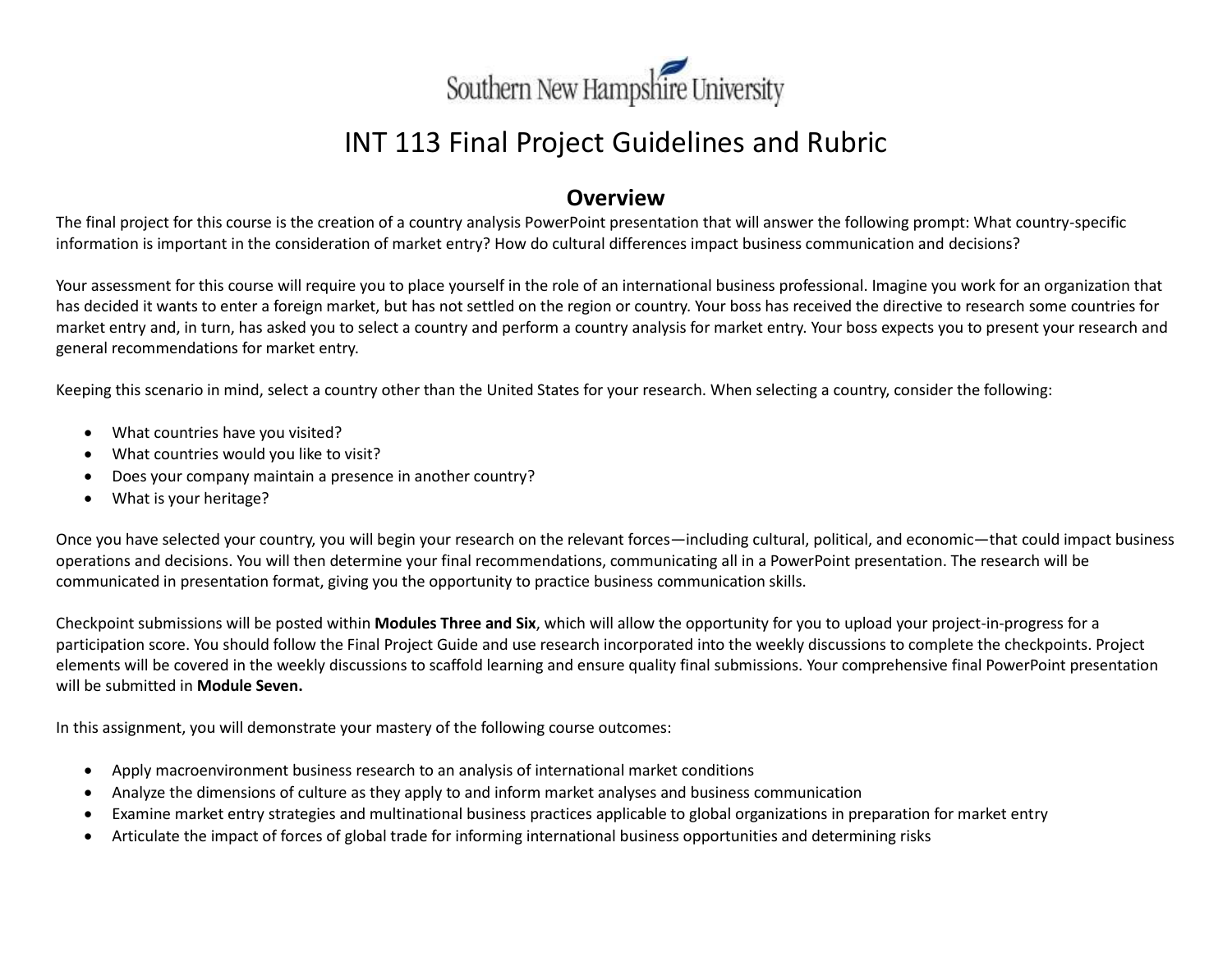

### **Prompt**

Your country analysis should answer the following prompt: What country-specific information is important in the consideration of market entry? How do cultural differences impact business communication and decisions?

Specifically, the following **critical elements** must be addressed in consideration of your country of choice:

#### I. **Introduction and Country Choice**

- A. **Rationale:** Select your country and share why you chose your specific country for further analysis.
- B. **Location:** In what region is your country located? Is the country landlocked or does it have water access? Describe the geography of the region and include a map for visual impact.
- II. **Macroenvironment:** Address the following with respect to your chosen country.

#### A. **Sociocultural Environment**

- i. **Country Composition:** What are elements of country composition that impact business decisions? Consider literacy rates, urbanization rates, heavily populated cities, age structure, major religions, and educational data.
- ii. **Values and Communication:** How do cultural values shape communication and behaviors? Highlight cultural norms that align with Hofstede's and/or Trompenaars's cultural dimension models. Outline major languages and nonverbal communication. For example, you could include nonverbal cues, physical contact, and body language.
- iii. **Business Etiquette:** What are some behaviors in business that are driven by culture? Highlight five rules of business etiquette that are pertinent in the region. For example, consider gift giving and greetings.
- iv. **Observation Deck:** In what ways do sociocultural elements apply to business practices and market entry? For example, highlight cultural issues that impact marketing or consider the following areas: employment, consumer demand, managerial approach, and business etiquette.

#### B. **Political–Legal Environment**

- i. **Government and Ideologies:** Who is the ruling political party and leader? Has there been a recent change in ruling parties? Does a large opposition group exist?
- ii. **Corruption:** How do unethical practices impact business? What are three measures of corruption that characterize risks in the market? Explain your findings.
- iii. **Trade Regulations and Legal Considerations:** What are four measures of government influence on trade and employment? Consider sanctions, tariffs, labeling requirements, restricted items, or other barriers to trade, minimum wage rates, employment-discrimination laws, or environmental regulations.
- iv. **Observation Deck:** How would a company apply political and legal information to market-entry decisions and business practices? Make an observation regarding political and legal risks or opportunities. For example, consider safety risks, additional costs, industry barriers, high corruption rates, risky ideologies, and so on.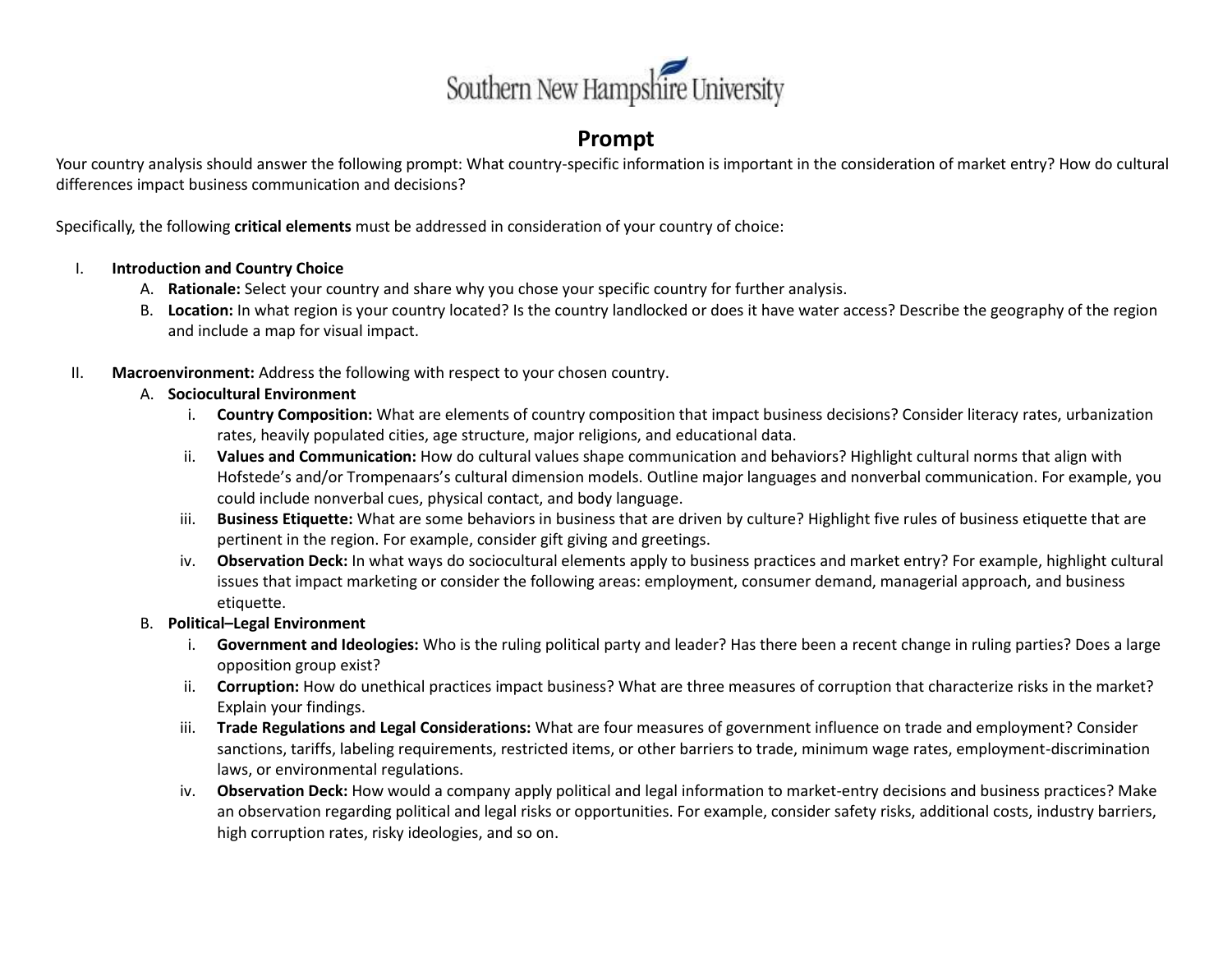

#### C. **Economic-Infrastructural Environment**

- i. **Economic Measures:** What are some economic measures and development data that impact business? Include data on interest rates, unemployment, inflation, GDP growth rate, exchange rates against the USD, exchange rate regime, GDP, labor force, major industries, and FDI rates.
- ii. **Trade:** Describe the important aspects of trade in your country of choice. Specifically, answer the following questions:
	- a. Trade partners: Who are the most significant trading partners? What percentage of trade do they fulfill?
	- b. Imports: What are major imports to the region?
	- c. Exports: What are major exports to the region?
	- d. Trade agreements: What are some important regional trade agreements (RTA) impacting the country? Who are the members of the agreement?
- iii. **Transportation and Telecommunication:** How does infrastructure impact trade? Identify major airports, seaports, railway stations, internet users, mobile providers, and the Logistics Performance Index rating.
- iv. **Observation Deck:** What economic and infrastructural elements apply to multinational business practices and market entry? For example, consider ease of distribution, economic growth, and telecommunication barriers.

#### III. **Final Recommendations**

- A. **Market Entry Strategies:** Based on the research findings and your knowledge of market entry strategies gained in this course, which market entry strategy is most attractive? Considering the risks, should the company enter this market?
- B. **Cultural Awareness:** What specific cultural considerations should be addressed if the company were to enter this market?

### **Checkpoints**

#### Checkpoint Submission One

In **Module Three,** you will submit your project-in-progress. Use the work completed in Modules One through Three discussions and transfer your work into the Presentation Template document. This will cover the following critical elements of the final project: Rationale, Location, Country Composition, Values and Communication, Business Etiquette, Sociocultural Environment Observation Deck, Government Ideologies, and Corruption. **This checkpoint submission is for participation credit only.**

#### Checkpoint Submission Two

In **Module Six,** you will submit your project-in-progress. Use the work completed in Modules Four and Five discussions and transfer your work into the Presentation Template document. This will cover the following critical elements of the final project: Trade Regulations and Legal Considerations, Political-Legal Environment Observation Deck, Economic Measures, Transportation, and Telecommunication. **This checkpoint submission is for participation credit only.** 

#### Final Submission: *Country Analysis Presentation*

In **Module Seven,** you will submit your country analysis PowerPoint presentation. It will include cultural, political, and economic research that may impact business operations and decisions. You will determine your final recommendations, communicating all in your PowerPoint presentation. The research will be communicated in presentation format, giving you the opportunity to practice business communication skills. It should be a complete, polished artifact containing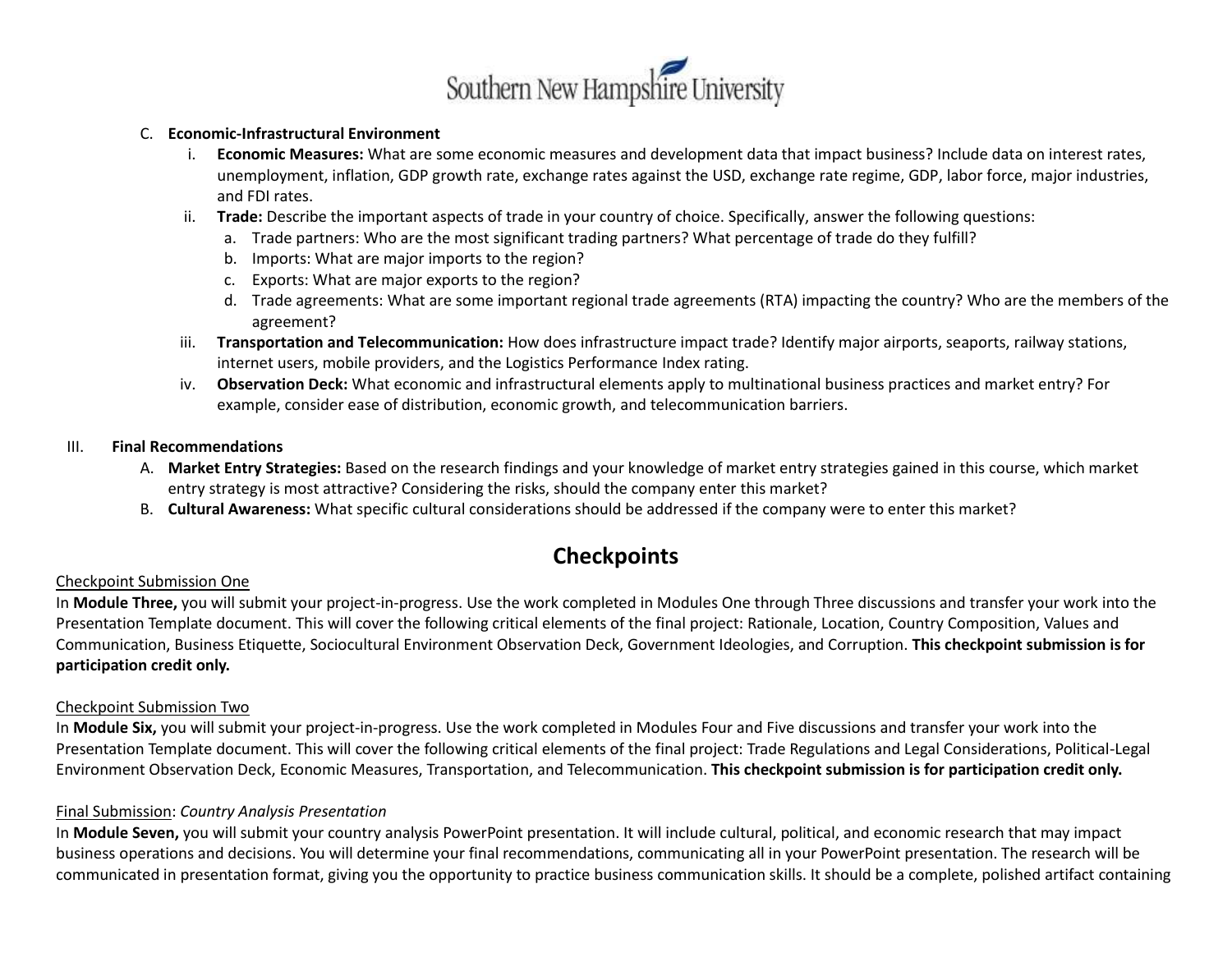

all of the critical elements of the final product. It should reflect the incorporation of feedback gained throughout the course. **Your final submission will be graded using the Final Project Rubric.**

## **Final Project Rubric**

**Guidelines for Submission:** Your PowerPoint presentation should be approximately 11 to 15 slides—not including the title slide and reference slide—with all references in the most recently published APA format.

| <b>Critical Elements</b>   | Exemplary (100%)                | Proficient (85%)                 | <b>Needs Improvement (55%)</b>    | Not Evident (0%)                 | Value |
|----------------------------|---------------------------------|----------------------------------|-----------------------------------|----------------------------------|-------|
| Introduction:              | Meets "Proficient" criteria and | Provides detailed rationale for  | Rationale is present but is       | Does not provide rationale for   | 3.04  |
| Rationale                  | rationale is exceptionally well | country choice                   | unclear and/or includes few       | country choice                   |       |
|                            | detailed or includes examples   |                                  | details                           |                                  |       |
|                            | to emphasize rationale          |                                  |                                   |                                  |       |
| Introduction:              | Meets "Proficient" criteria and | Accurately illustrates the       | Illustrates the location and      | Does not illustrate the location | 4.6   |
| Location                   | is exceptionally detailed or    | location and geography of the    | geography of the selected         | and geography of the selected    |       |
|                            | informative                     | chosen country with a map for    | country with a map but with       | country with a map               |       |
|                            |                                 | visual impact                    | gaps in accuracy                  |                                  |       |
| Sociocultural              | Meets "Proficient" criteria and | Accurately identifies elements   | Identifies elements of country    | Does not identify elements of    | 4.6   |
| Environment:               | includes substantive details to | of country composition,          | composition but information is    | country composition              |       |
| Country                    | illustrate country composition  | including literacy rates,        | limited or inaccurate             |                                  |       |
| <b>Composition</b>         |                                 | urbanization rates, heavily      |                                   |                                  |       |
|                            |                                 | populated cities, age structure, |                                   |                                  |       |
|                            |                                 | major religions, and educational |                                   |                                  |       |
|                            |                                 | data                             |                                   |                                  |       |
| <b>Sociocultural</b>       | Meets "Proficient" criteria and | Analyzes cultural norms of the   | Analyzes cultural norms of the    | Does not analyze cultural norms  | 7.66  |
| <b>Environment: Values</b> | includes examples to support    | country that correspond to       | country that correspond to        | and values of the country        |       |
| and Communication          | the analysis                    | Hofstede's and/or                | Hofstede's and/or                 |                                  |       |
|                            |                                 | Trompenaars's models and         | Trompenaars's models and          |                                  |       |
|                            |                                 | describes the cultural values    | describes the cultural values     |                                  |       |
|                            |                                 | that shape communication,        | that shape communication but      |                                  |       |
|                            |                                 | including major languages and    | analysis includes gaps in details |                                  |       |
|                            |                                 | non-verbal communication         |                                   |                                  |       |
| Sociocultural              | Meets "Proficient" criteria and | Describes five rules of business | Describes five rules of business  | Does not describe five rules of  | 7.66  |
| Environment:               | description is supported by     | etiquette pertinent to the       | etiquette pertinent to the        | business etiquette pertinent to  |       |
| <b>Business Etiquette</b>  | examples                        | region                           | region but with gaps in accuracy  | the region                       |       |
|                            |                                 |                                  | or key information                |                                  |       |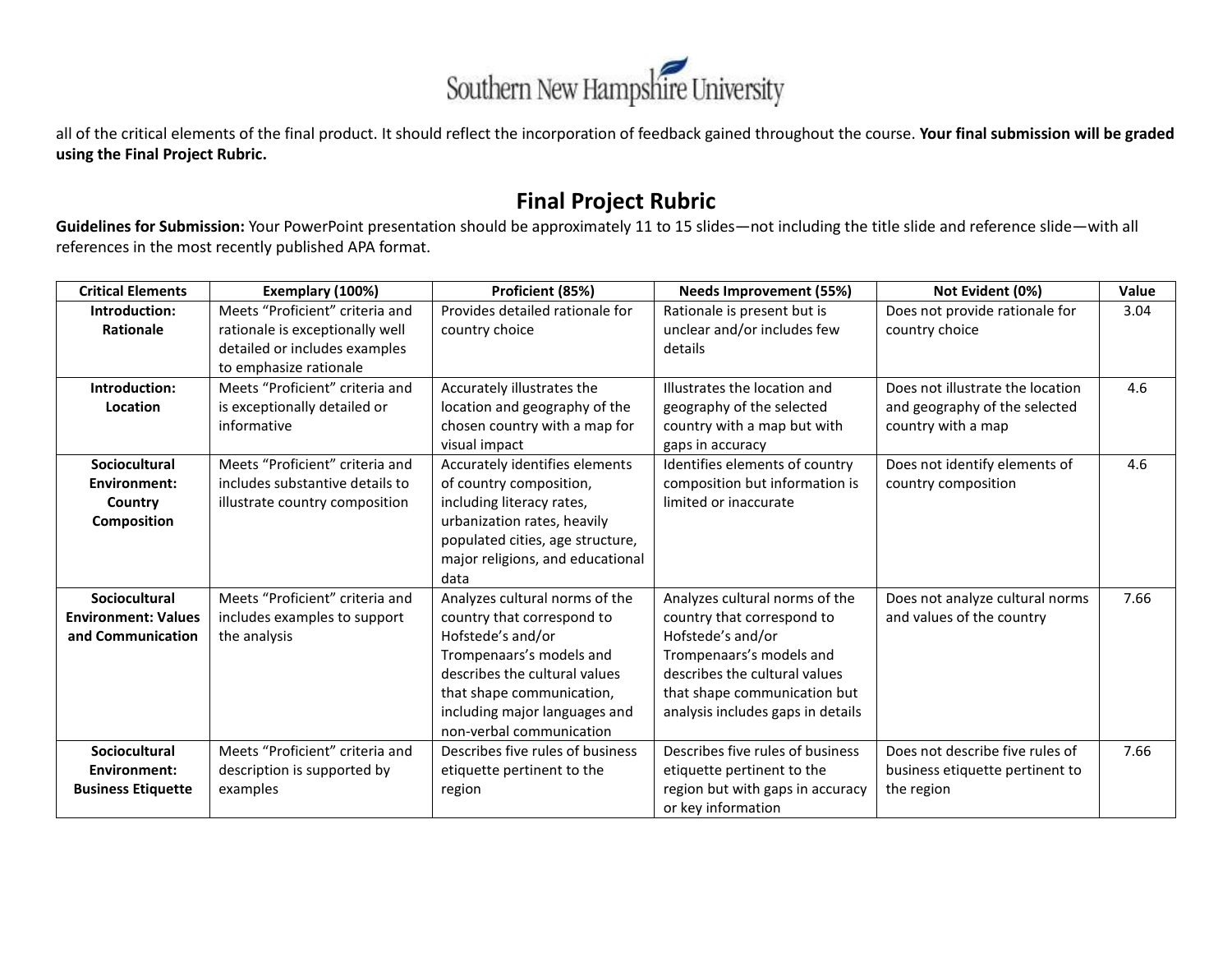

| Sociocultural<br>Environment:                       | Meets "Proficient" criteria and<br>shows keen insight into                        | Applies sociocultural research<br>to business practices in the | Applies sociocultural research<br>to business practices in the | Does not apply sociocultural<br>research to business practices | 5.75 |
|-----------------------------------------------------|-----------------------------------------------------------------------------------|----------------------------------------------------------------|----------------------------------------------------------------|----------------------------------------------------------------|------|
| <b>Observation Deck</b>                             | applying sociocultural elements<br>to business practices of the<br>chosen country | chosen country                                                 | chosen country but with gaps in<br>appropriateness or detail   | in the chosen country                                          |      |
| <b>Political-Legal</b>                              | Meets "Proficient" criteria and                                                   | Explains governing parties and                                 | Explains governing parties and                                 | Does not explain governing                                     | 7.66 |
| Environment:                                        | explanation is supported as                                                       | political ideologies in the                                    | political ideologies in the                                    | parties and political ideologies                               |      |
| <b>Government and</b>                               | necessary with sources or                                                         | country, including research on                                 | country but misses key                                         |                                                                |      |
| Ideologies                                          | examples                                                                          | political leaders, opposition                                  | information or is inaccurate                                   |                                                                |      |
|                                                     |                                                                                   | groups, and any recent changes<br>to leadership                |                                                                |                                                                |      |
| <b>Political-Legal</b>                              | Meets "Proficient" criteria and                                                   | Accurately explains three                                      | <b>Explains corruption</b>                                     | Does not explain corruption                                    | 4.6  |
| <b>Environment:</b>                                 | provides examples to                                                              | corruption measurements                                        | measurements, but with gaps in                                 | measurements                                                   |      |
| Corruption                                          | contextualize explanation                                                         |                                                                | detail or accuracy                                             |                                                                |      |
|                                                     |                                                                                   |                                                                |                                                                |                                                                |      |
| <b>Political-Legal</b><br><b>Environment: Trade</b> | Meets "Proficient" criteria and                                                   | Explains four elements of                                      | Explains four elements of                                      | Does not explain four elements                                 | 7.66 |
| and Legal                                           | including examples to highlight<br>accuracy of explanations                       | government influence on trade<br>and employment                | government influence on trade<br>and employment, but with gaps | of government influence on<br>trade and employment             |      |
|                                                     |                                                                                   |                                                                | in detail                                                      |                                                                |      |
| <b>Political-Legal</b>                              | Meets "Proficient" criteria and                                                   | Applies political and legal                                    | Applies political and legal                                    | Does not apply political and                                   | 5.75 |
| <b>Environment:</b>                                 | shows keen insight in                                                             | research to business practices,                                | research to business practices,                                | legal research to business                                     |      |
| <b>Observation Deck</b>                             | identifying risk and opportunity,                                                 | identifying risks and                                          | identifying risks and                                          | practices                                                      |      |
|                                                     | based on political and legal                                                      | opportunities                                                  | opportunities, but with gaps in                                |                                                                |      |
|                                                     | research                                                                          |                                                                | details or accuracy                                            |                                                                |      |
| <b>Economic: Economic</b>                           | Meets "Proficient" criteria and                                                   | Describes economic measures                                    | Describes economic measures                                    | Does not describe economic                                     | 4.6  |
| <b>Measures</b>                                     | description shows insight into                                                    | of the country, including                                      | of the country but with gaps in                                | measures of the country                                        |      |
|                                                     | economic measures                                                                 | interest rates, unemployment,                                  | detail                                                         |                                                                |      |
|                                                     |                                                                                   | inflation, GDP growth rate,                                    |                                                                |                                                                |      |
|                                                     |                                                                                   | exchange rates, exchange rate                                  |                                                                |                                                                |      |
|                                                     |                                                                                   | regime, GDP, labor force, major                                |                                                                |                                                                |      |
|                                                     |                                                                                   | industries, and FDI rates                                      |                                                                |                                                                |      |
| <b>Economic: Trade</b>                              | Meets "Proficient" criteria and                                                   | Describes aspects of trade in                                  | Describes aspects of trade in                                  | Does not describe aspects of                                   | 7.66 |
|                                                     | provides examples to support                                                      | the country, including major                                   | the country but with gaps in                                   | trade in the country                                           |      |
|                                                     | the description                                                                   | trading partners, list of<br>imports/exports, and details of   | details                                                        |                                                                |      |
|                                                     |                                                                                   | RTAs and member countries                                      |                                                                |                                                                |      |
|                                                     |                                                                                   |                                                                |                                                                |                                                                |      |